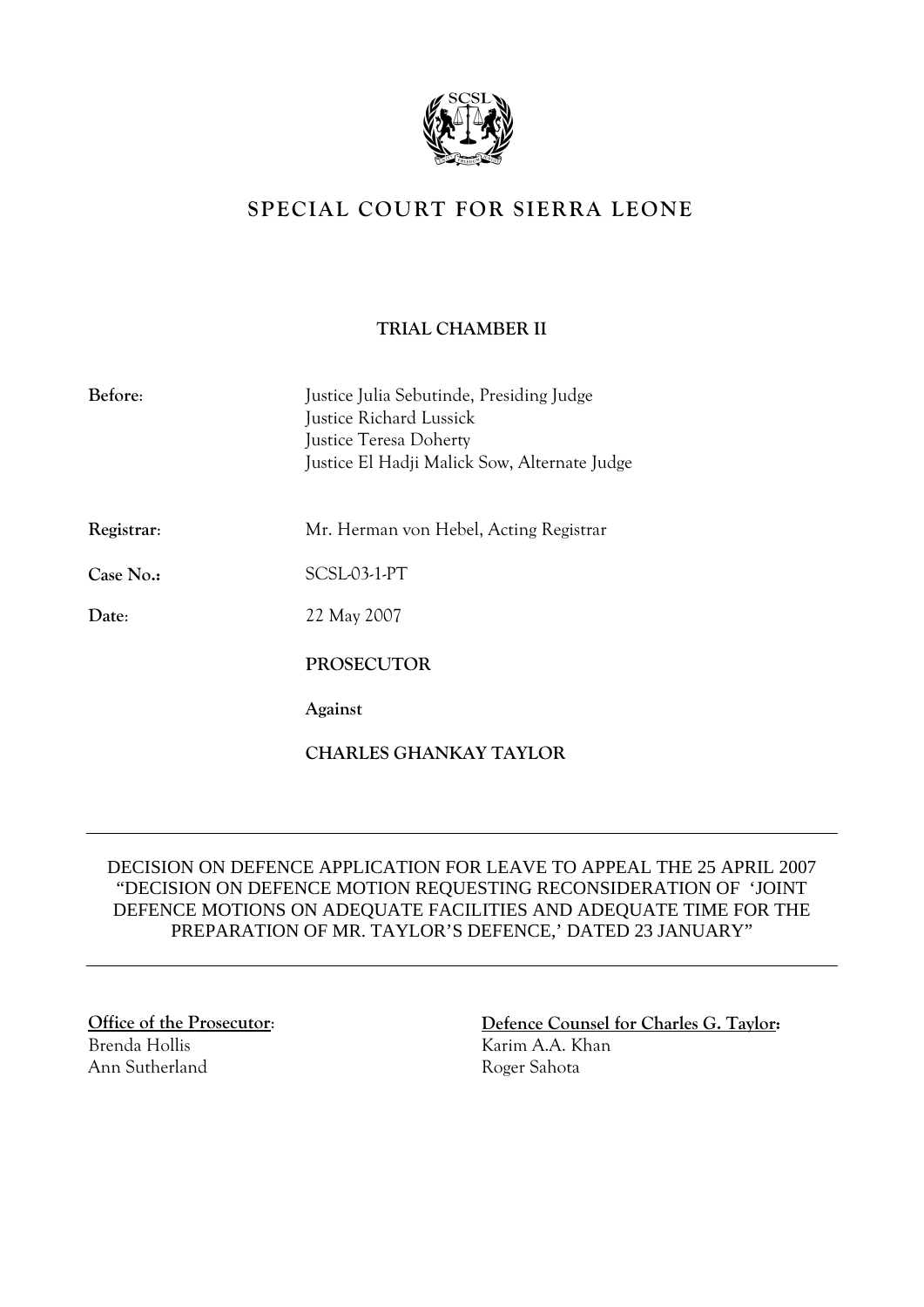**TRIAL CHAMBER II** ("Trial Chamber") of the Special Court for Sierra Leone ("Special Court");

**SEISED** of the Defence Application for Leave to Appeal the 25 April 2007 "Decision on Defence Motion Requesting Reconsideration of 'Joint Defence Motions on Adequate Facilities and Adequate Time for the Preparation of Mr. Taylor's Defence,' Dated 23 January", filed on 30 April 2007 ("Motion"), on the grounds that

- (i) "exceptional circumstances" exist, in that the course of justice would be interfered with if the Trial Chamber does not give any compensation for the three and a half months during which the Defence legal consultations were hampered by the "chilling effect" of a video surveillance camera<sup>[1](#page-1-0)</sup>; and
- (ii) "irreparable prejudice" will be caused to the Defence if it is denied immediate relief and adequate time to prepare, since the only remedy would be an order for retrial<sup>[2](#page-1-1)</sup>;

**NOTING** the "Prosecution Response to Defence Application for Leave to Appeal Filed on 30 April 2007", filed on 8 May 2007,("Response"), wherein the Prosecution relies on its responses filed in respect of two previous Defence motions<sup>[3](#page-1-2)</sup>, conceding that the Defence had shown good cause for an additional delay in the commencement of the trial;

**NOTING** that the Defence has not filed a reply to the Response;

**RECALLING** the Trial Chamber's "Decision on Defence Motion Requesting Reconsideration of 'Joint Decision on Defence Motions on Adequate Facilities and Adequate Time for the Preparation of Mr. Taylor's Defence', dated 23 January 2007", filed on 25 April 2007 ("Impugned Decision") in which the Trial Chamber granted the said motion in part by allowing an adjournment of 18 calendar days after the Prosecution opens its case on 4 June 2007;

**MINDFUL** of the provisions of Article 17 of the Statute of the Special Court for Sierra Leone, and of Rules 26*bis,* 54 and 73 of the Rules of Procedure and Evidence ("Rules");

**NOTING** that Rule 73(B) of the Rules provides that:

Decisions rendered on such motions are without interlocutory appeal. However, in exceptional circumstances and to avoid irreparable prejudice to a party, the Trial Chamber may give leave to appeal. Such leave should be sought within 3 days of the decision and shall not operate as a stay of proceedings unless the Trial Chamber so orders;

**NOTING** therefore that Rule 73(B) does not confer a general right of appeal, but that leave to appeal may be granted by the Trial Chamber only in cases where the conjunctive conditions of exceptional circumstances and irreparable prejudice to a party are both satisfied;

 $\overline{a}$ 

<span id="page-1-0"></span><sup>1</sup> Motion, paras. 2, 3, 6-9.

<span id="page-1-1"></span><sup>2</sup> Motion, para. 10.

<span id="page-1-2"></span><sup>&</sup>lt;sup>3</sup> Response, para. 5; see also Prosecution Response to "Defence Application for Leave to Appeal 'Joint Decision on Defence Motions on Adequate Facilities and Adequate Time for the Preparation of Mr. Taylor's Defence' Dated 23 January 2007", filed on 5 February 2007, and Prosecution's Response to "Defence Motion Requesting Reconsideration of 'Joint Decision on Defence Motions on Adequate Facilities and Adequate Time for the Preparation of Mr. Taylor's Defence', dated 23 January 2007", filed on 20 April 2007.